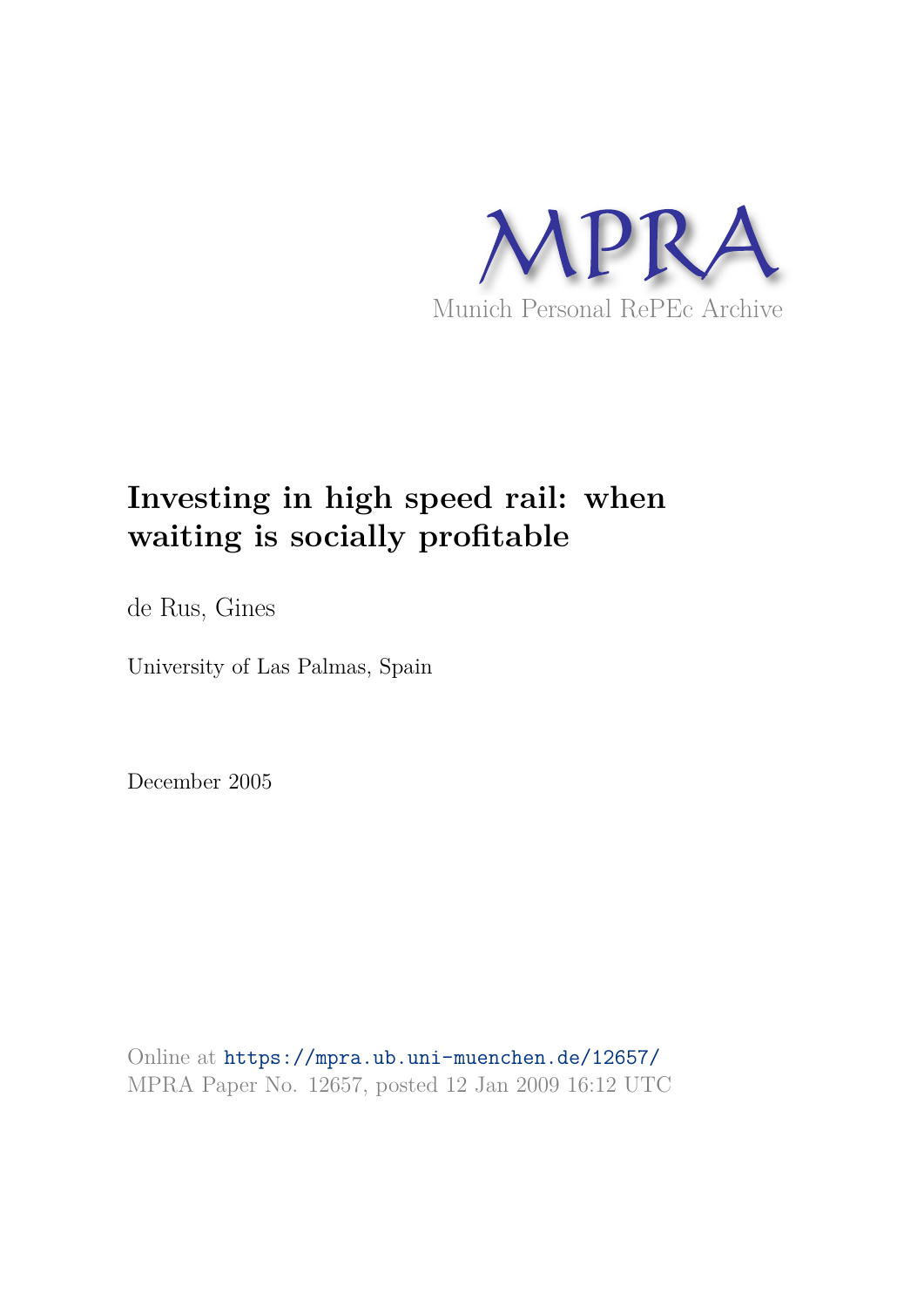## Inversiones en infraestructuras de alta velocidad: esperar es rentable

Ginés de Rus Economía de las Infraestructuras y el Transporte (EIT) Departamento de Análisis Económico Aplicado Universidad de Las Palmas

#### **RESUMEN**

Las inversiones en alta velocidad ferroviaria son una prioridad en la política de transportes del Gobierno, y así se refleja en el Plan Estratégico de Infraestructuras y Transporte, recientemente aprobado. ¿Qué problema hay en que se realice inversión pública en infraestructura de alta tecnología? ¿No es bueno para el país que se construyan redes de alta velocidad? La respuesta es "depende". Si los beneficios sociales esperados superan los costes sociales en los que hay que incurrir, invertir en esta tecnología es bueno, si los costes son mayores que los beneficios, mejor invertir el dinero público en cubrir otras necesidades. En este artículo, se trata de responder a las preguntas anteriores, a la luz de los resultados obtenidos de las encuestas realizadas a usuarios del pasillo Madrid-Zaragoza-Barcelona.

Palabras clave: infraestructuras, inversión pública, transporte, ferrocarril, análisis coste-beneficio

## 1. Introducción

El nuevo plan de infraestructuras sigue apostando por extender la red de alta velocidad a toda España. En este aspecto apenas se diferencia del plan de infraestructuras del gobierno anterior. De los mil kilómetros actuales de vía se proyecta alcanzar los 10.000, un tamaño similar a la red convencional actual. La voluntad del Ministerio de Fomento de continuar con la construcción de una red ambiciosa de alta velocidad ferroviaria con financiación presupuestaría, obliga a reflexionar sobre la conveniencia de seguir adelante con todos los tramos previstos o detenerse y considerar si puede ser más rentable retrasar la construcción en aquellos casos en los que es más que dudoso que se genere un beneficio social razonable que justifique el coste de oportunidad de la inversión

No hay prácticamente comunidad autónoma en España que no haya presionado al gobierno central para que se construyan líneas en su territorio, y exceptuando las críticas recientes a la lentitud de algunos trayectos, los viajeros que han utilizado la red de alta velocidad elogian sus prestaciones. Además, la Comisión Europea la considera una pieza clave en su política de redes transeuropeas. Buena prensa en general sobre una tecnología que permite a un modo de transporte del S-XIX, que transporta en España un 5 por ciento de los viajeros totales parecerse más al avión que a un expreso convencional

Todos los que hemos viajado en alta velocidad elogiamos sus prestaciones, aunque los economistas advierten que para comprar un bien no basta con que le guste al potencial consumidor, ésta es sólo una condición necesaria; adicionalmente, se requiere que al relativizar dicha satisfacción con el precio pagado por obtenerla, se obtenga una utilidad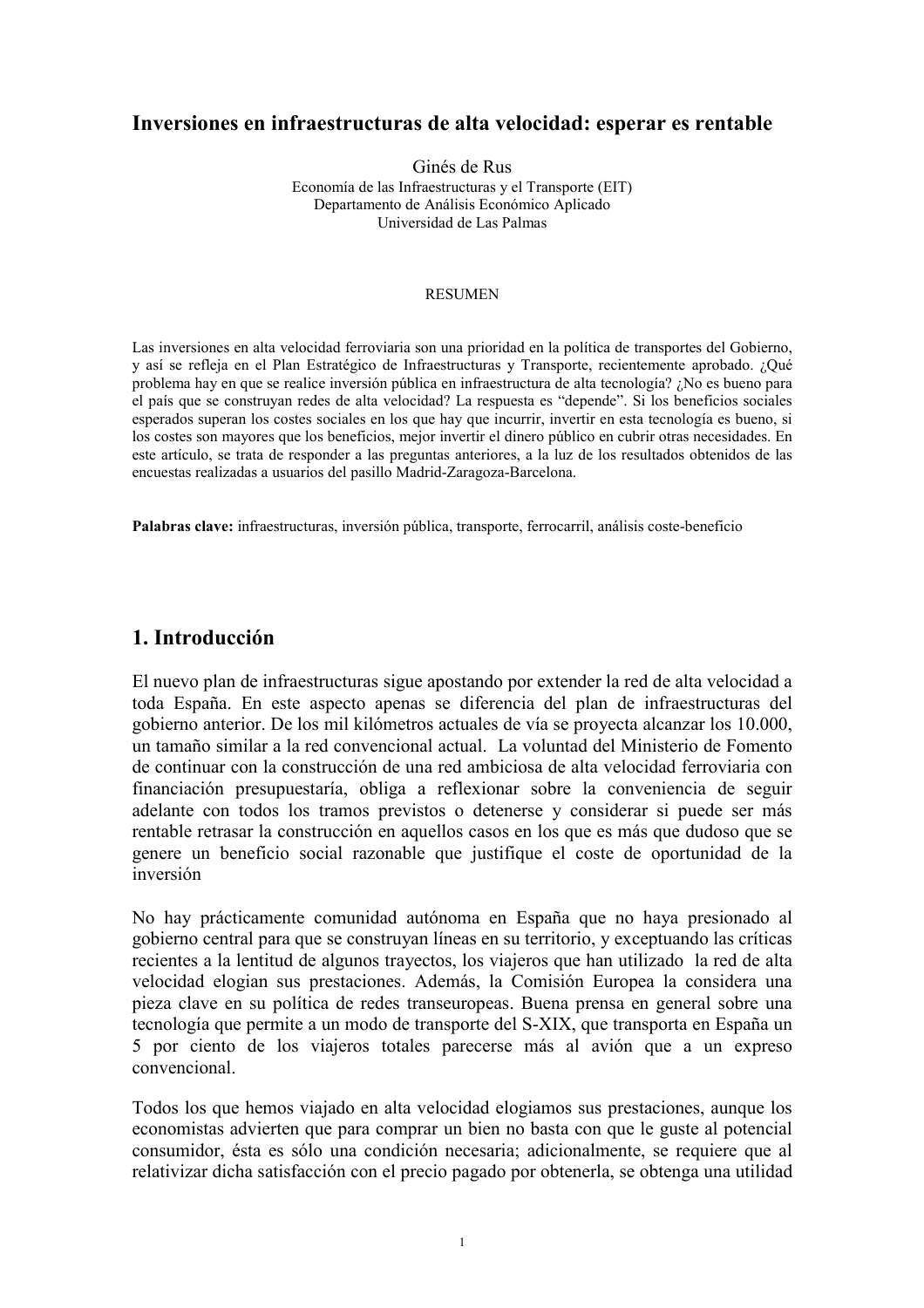relativa superior a la de la alternativa disponible (el taxi me produce más satisfacción que el metro, pero al tener en cuenta los precios de ambos, me compensa más ir en metro).

La evaluación pública de invertir o no en alta velocidad sigue una pauta de razonamiento muy similar al argumento anterior: una vez que se identifican todos los beneficios potenciales de un nuevo proyecto de alta velocidad, la cuestión relevante no es sí a los beneficiarios les parece bien en términos generales que el gobierno invierta en su construcción, sino si están dispuestos a pagar por la mejora que supone su construcción y operación frente a otras alternativas menos costosas.

En este artículo se valora el plan del Gobierno de construir nuevas líneas de alta velocidad a la luz de los datos de demanda y costes de la línea Madrid-Sevilla y Madrid-Barcelona, y la realidad del Madrid-Sevilla. En otro artículo de esta misma sección, se valora positivamente la construcción de la nueva red de alta velocidad como una apuesta del gobierno por el ferrocarril en un país en el que el transporte sigue creciendo a una tasa anual muy superior a la media europea.

Aunque no tiene mucho sentido especular sobre si deberían haber construido o no las líneas existentes, si que conviene reflexionar sobre la conveniencia de seguir con dicho plan o retrasar aquellos tramos del Plan Estratégico de Infraestructuras y Transporte (PEIT) cuyos beneficios sociales esperados son insuficientes para justificar el destino de fondos públicos escasos a esta actividad. Defender un sistema de transporte eficiente, medioambiental y financieramente sostenible, requiere introducir racionalidad económica, además de voluntad política.

# 2. Características económicas de la alta velocidad ferroviaria

La alta velocidad ferroviaria tiene una ventaja extraordinaria frente a otros modos de transporte y es la provisión de capacidad en situaciones de congestión ferroviaria convencional o aérea. Esto es lo que ha motivado que en el Reino Unido se contemple su construcción en la actualidad, y que se descartara en los últimos 25 años. Con la señalización actual y los nuevos trenes duplex, puede salir un tren cada cinco minutos con capacidad de hasta mil pasajeros. Esto significa que se podrían operar 160 trenes por día en cada dirección.

Comparemos este enorme potencial de capacidad con los trenes diarios que necesita una línea hipotética que transporte 5 millones de pasajeros anuales con trenes de 330 plazas al 90% de ocupación. Un simple cálculo nos lleva a que se requieren 23 trenes por día en ambos sentidos y durante todo el año. Estas cifras que son similares a las del Madrid-Sevilla muestran que la ventaja comparativa del tren de alta velocidad es su talón de Aquiles: Si la línea cuesta igual construirla y no hay demanda suficiente, el coste por viajero es muy alto y la inversión tiene problemas serios de financiación, perdiendo atractivo desde la perspectiva de su rentabilidad social.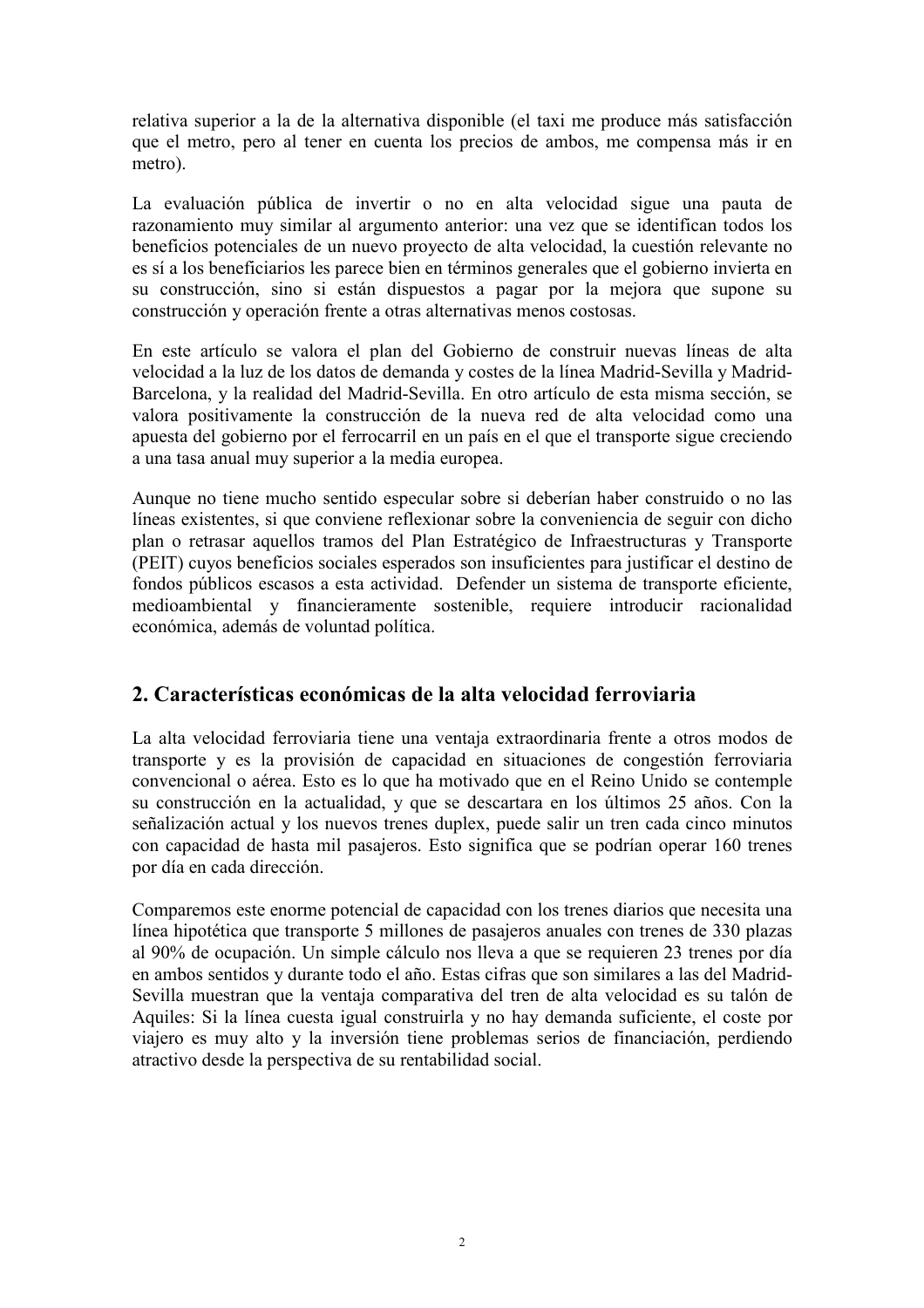El coste de construcción de una línea de alta velocidad de 500 km en Europa se sitúa entre los 6.000 y 20.000 millones de euros.<sup>1</sup> Con una tasa social de descuento del 5 por ciento<sup>2</sup> y en el caso de una línea de 10.000 millones de euros, se requeriría un beneficio social de 500 millones de euros (con una vida de la infraestructura a perpetuidad) sólo para compensar los costes de la infraestructura. Supongamos que la vía la utilizan 5 millones de pasajeros, el coste medio de la infraestructura por viajero en un viaje de ida y vuelta sería de 200 euros, y esto con independencia de que el viajero recorriese los 500 km o se apeara en una estación a 50 kms del origen.<sup>3</sup> Si por el contrario la línea la utilizasen 20 millones de viajeros el coste medio de la infraestructura bajaría a 40 euros en un viaje de ida y vuelta.

A los costes anteriores hay que añadir los de mantenimiento de la infraestructura, los de adquisición y mantenimiento del material móvil, los de energía y de personal de los trenes, talleres y tráfico, sin olvidar los de gestión y comercialización. Muchos de estos costes encajan en la casilla de "fijos", aquellos que no varían con el volumen de producción, como dicen los manuales de microeconomía.

Los costes de construir alta velocidad son elevados, y fijos en una proporción considerable, pero éstas no son las únicas características que la hacen poco atractiva para que el capital privado invierta en esta actividad. La indivisibilidad es otra característica de esta infraestructura (Si la distancia es de 500 km, se necesitan 500 km de vía y un mínimo de instalaciones y estaciones, tanto si los viajeros son 5 millones como si son 20). La inversión es irreversible, una vez construida la línea no podemos retroceder si no hay demanda. Finalmente, existe incertidumbre, especialmente de demanda, de manera que es muy difícil saber el flujo de viajeros que utilizarán la nueva línea, digamos en los próximos 30 años.

De lo anterior, se deduce que las líneas ferroviarias de alta velocidad resultan adecuadas para los pasillos de tráfico en los que hay un volumen de demanda "alto", sin embargo no basta con que muchos usuarios estén dispuestos a utilizar el tren, se necesitan muchos viajeros, que estén dispuestos a pagar por el nuevo modo de transporte, y aquí aparece la distancia a recorrer. Cuando la línea tiene una longitud superior a los 800 km, la duración total del viaje es superior a la del avión y el usuario no estará dispuesto a pagar por el nuevo modo de transporte. Igual ocurre cuando la distancia es inferior a los 150 la ventaja de la alta velocidad con respecto a un tren convencional es reducida; además el coche aparece como un alternativa obvia.

Quiere esto decir que ningún usuario viajará en el futuro en AVE entre Sevilla y Barcelona. Depende del nivel de subvención, aunque en general podremos afirmar que pocos viajaran en AVE teniendo el avión como alternativa, a menos que la subvención alcance niveles tan altos que compense viajar más lento a cambio de pagar menos.

<sup>&</sup>lt;sup>1</sup> Este amplio rango es debido, entre otras razones, a las diferencias en las condiciones orográficas de los distintas líneas, al hecho de que tengan que atravesar o no zonas urbanas, al número de túneles y viaductos necesarios, y al precio del factor trabajo.

 $2^2$  La que recomienda la D.G. Regio en su guía de análisis coste-beneficio (European Commission, 1997)

<sup>&</sup>lt;sup>3</sup> Podría calcularse el coste medio por viajero-km, obteniéndose entonces un coste más alto para los de largo recorrido y más bajo para los de cercanías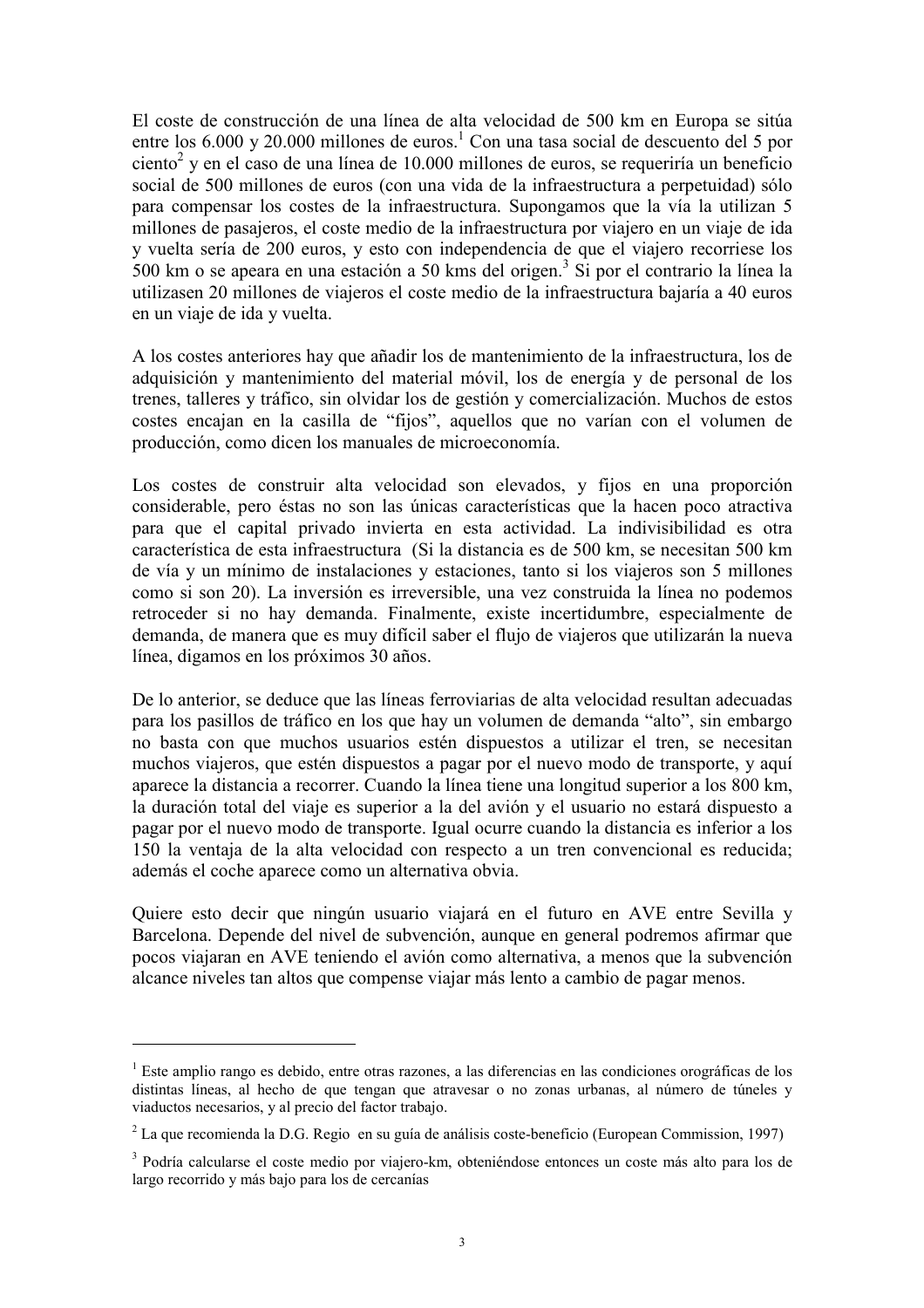Trayectos entre 300 y 600 km, trenes a más de 300 km por hora, densidad de población alta en los extremos, en estaciones intermedias, o en las poblaciones cercanas a los puntos servidos, usuarios dispuestos a pagar por la nueva tecnología; y sobre todo, problemas de capacidad en la red convencional o de congestión severa en la carretera. Estas son las premisas que pueden justificar en principio destinar fondos públicos a esta tecnología.

## 3. La rentabilidad económica de las líneas existentes

Cuando las condiciones anteriores no se dan, la justificación social de la inversión pública en alta velocidad se resiente, y en ese momento los promotores de los proyectos, generalmente administraciones públicas que no tienen que financiarlos, acuden a la descripción de un conjunto de efectos indirectos que suelen ejemplificarse en el aumento del precio del suelo en las ciudades conectadas por la nuevas vía, mejora de la accesibilidad y desarrollo de las zonas más pobres, de aumento del turismo, o por los multiplicadores macroeconómicos, tratando de compensar así lo exiguo de los beneficios derivados de la desviación de tráfico de otros modos de transporte o de la generación de nuevos viajes.<sup>4</sup>

Los efectos indirectos son en muchos casos doble contabilización de los beneficios directos. La subida del precio del suelo es un buen ejemplo de capitalización de los beneficios de la mayor accesibilidad: o se mide directamente como ahorros de tiempo o indirectamente como aumento de la renta del suelo derivado de la mayor disposición a pagar del usuario precisamente por haber ahorrado tiempo. Además, muchas de las actividades inducidas en una zona son una simple sustitución en otras. El saldo neto de los efectos indirectos que no son doble contabilización en difícil de establecer *a priori*, pero en todo caso lo que interesa es el saldo neto adicional asociado al AVE. Digamos que lo que no hubiese aportado ni el tren convencional, ni el coche ni el avión.

Hemos afirmado con anterioridad que las inversiones realizadas en las infraestructuras de alta velocidad son irreversibles. Sus costes son irrecuperables. ¿Qué sentido tiene entonces que especulemos sobre si se deberían o no haber construido? Exclusivamente el de obtener mayor información para las decisiones concernientes a los nuevos proyectos. En un trabajo reciente realizado sobre la línea Madrid-Barcelona<sup>5</sup> se evaluó la rentabilidad económica de esta inversión con información obtenida directamente mediante encuestas a los viajeros de ese pasillo de tráfico.

Se estudiaron dos trayectos de mayor demanda: Madrid-Zaragoza y Madrid-Barcelona, donde se espera que el tren de alta velocidad (AVE) pueda captar un mayor número de viajeros. En el primer caso, el AVE ejerce una mayor competencia sobre el vehículo privado, mientras que en el segundo corredor se espera que capte un mayor número de viajeros del avión. Los cuadros siguientes (de Rus y Román, 2006) resumen la información de demanda obtenida de las entrevistas

Para la desmitificación de muchos de estos efectos indirectos véase, por ejemplo, Álvarez y Herce (1993), Bonnafous (1987) y Puga, D. (2002).

 $5$  de Rus y Román (2006)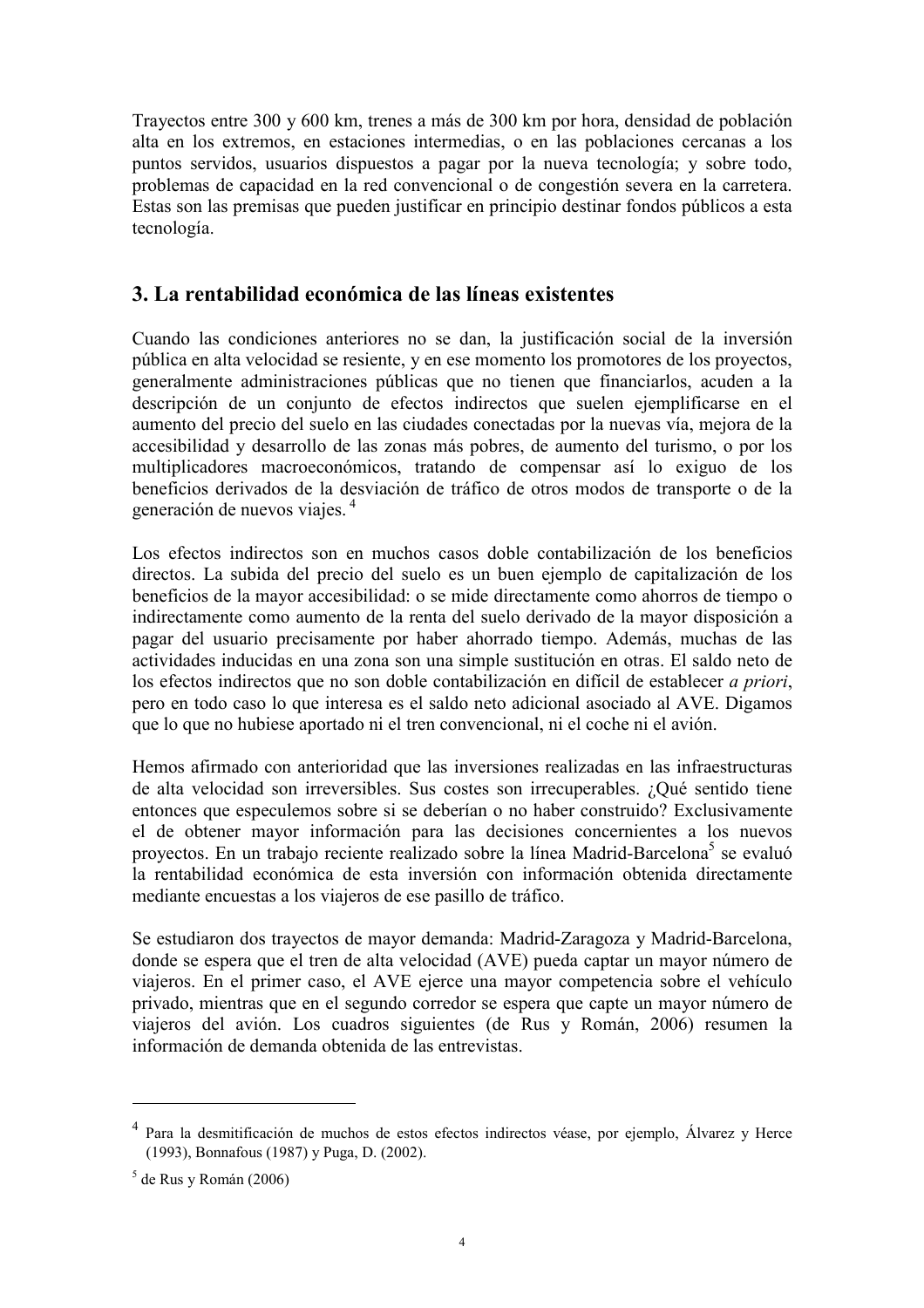| Ahorros de tiempo (horas) |         |                |                      |                        |                             |  |
|---------------------------|---------|----------------|----------------------|------------------------|-----------------------------|--|
|                           | Avión   | <b>Autobus</b> | Coche<br>(conductor) | Coche<br>(acompañante) | <b>Tren</b><br>convencional |  |
| acceso                    | 0,15    | 0.03           | $-0,46$              | $-0.46$                | 0.00                        |  |
| espera                    | 0,62    | 0.11           | $-0,38$              | $-0,38$                | 0.00                        |  |
| viaje                     | $-1,19$ | 2,13           | 1,40                 | 1,33                   | 1,86                        |  |
| egreso                    | 0,14    | $-0.08$        | $-0.56$              | $-0.56$                | 0.00                        |  |
| total                     | $-0.27$ | 2,18           | 0.00                 | $-0.08$                | 1,86                        |  |

#### Cuadro 1 Ahorros de tiempo en el trayecto Madrid - Zaragoza

Cuadro 2 Ahorros de tiempo en el trayecto Madrid - Barcelona

| Ahorros de tiempo (horas) |              |                |                      |                               |                             |  |
|---------------------------|--------------|----------------|----------------------|-------------------------------|-----------------------------|--|
|                           | <b>Avión</b> | <b>Autobús</b> | Coche<br>(conductor) | Coche<br><i>(acompañante)</i> | <b>Tren</b><br>convencional |  |
| acceso                    | 0,11         | $-0.04$        | $-0,49$              | $-0.49$                       | 0,00                        |  |
| espera                    | 0,74         | 0,43           | $-0,23$              | $-0.23$                       | 0,23                        |  |
| viaje                     | $-1,81$      | 5,15           | 3,14                 | 3,36                          | 2,74                        |  |
| egreso                    | $-0.02$      | $-0.09$        | $-0,64$              | $-0.64$                       | 0,00                        |  |
| total                     | $-0.99$      | 5,46           | 1,78                 | 1.99                          | 2,97                        |  |

#### Cuadro 3 Procedencia de los viajeros desviados línea Madrid - Barcelona

| Procedencia viajeros desviados |         |         |  |  |
|--------------------------------|---------|---------|--|--|
|                                | $M - B$ | $M - Z$ |  |  |
| Avión                          | 91,07%  | 3,85%   |  |  |
| Coche                          | 6,63%   | 23,08%  |  |  |
| Bus                            | 0,61%   | 1,92%   |  |  |
| Tren Conv.                     | 1,68%   | 71,15%  |  |  |

M -B: Madrid - Barcelona

M - Z: Madrid - Zaragoza

#### Cuadro 4 Valor del tiempo de los viajeros del AVE

|                     | Valor del tiempo $(E/h)$ |       |
|---------------------|--------------------------|-------|
|                     | $M - B$                  | $M-Z$ |
| $Accesso + egresso$ | 46,45                    | 29,24 |
| Espera              | 19,37                    | 19,37 |
| Viaje               | 19,33                    | 14,36 |
| Calidad             | 8.54                     | 8,54  |

M –B: Madrid – Barcelona

M – Z: Madrid – Zaragoza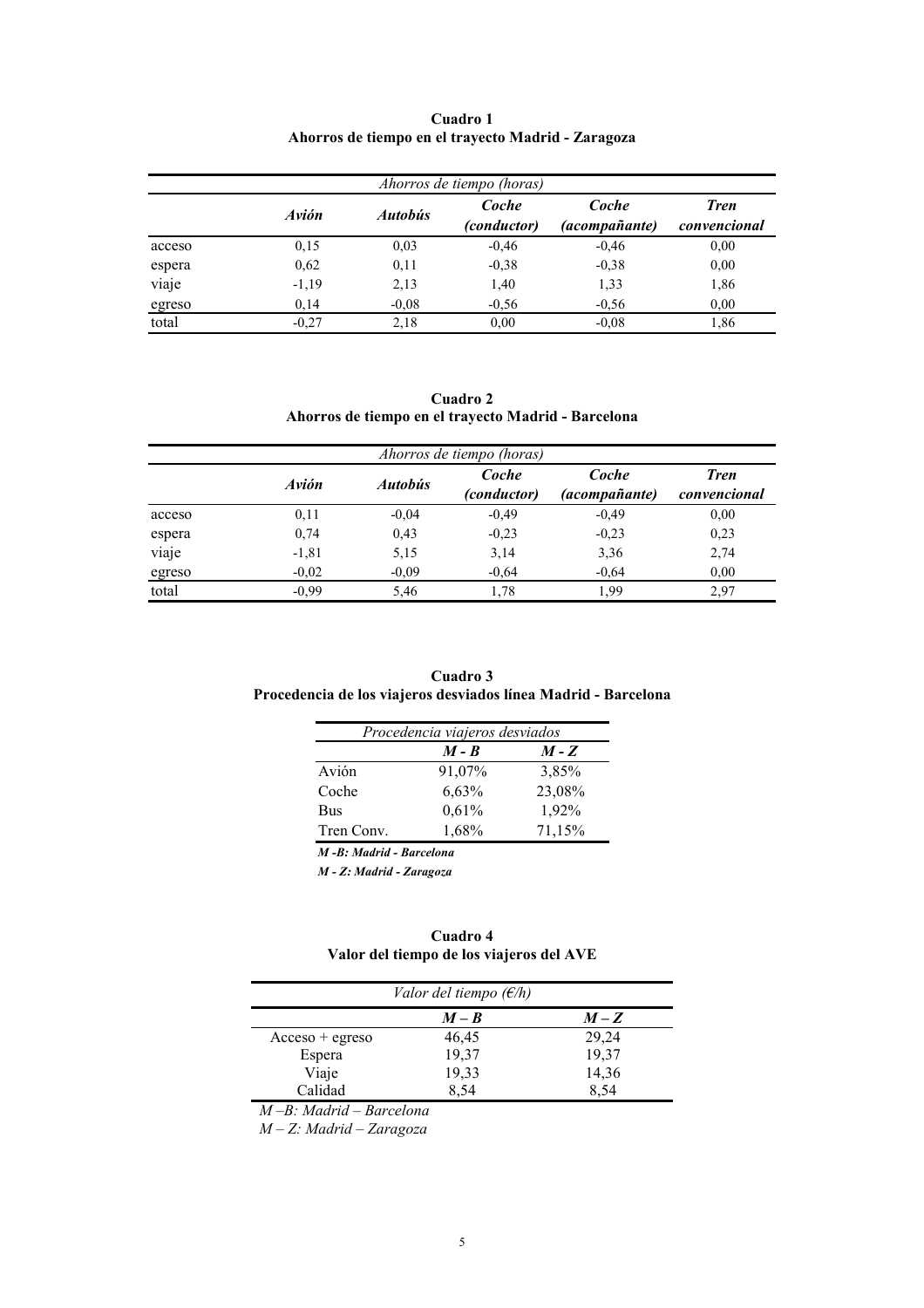La información contenida en los cuadros muestra que los beneficios derivados de ahorros de tiempo (incluyendo viaje, espera, acceso y egreso) por la introducción de la alta velocidad depende de los ahorros de tiempo que los usuarios obtienen al dejar de utilizar el modo de transporte convencional y pasar a la nueva alternativa de transporte, del número de dichos usuarios y del valor real del tiempo ahorrado.

Puede observarse cómo el mayor ahorro de tiempo corresponde al caso de los viajeros que dejan de utilizar el autobús (algo más de dos horas por viaje en el Madrid-Zaragoza y cinco en el Madrid-Barcelona) aunque su efecto sobre los beneficios totales no es significativo, ya que menos del 2% de los viajeros del AVE proceden del transporte en autobús. De igual manera, la previsión de la procedencia de los viajeros en el futuro trayecto Madrid-Barcelona sitúa al avión como el modo más afectado, proporcionando un 91% de los viajeros futuros desviados de otros modos (es decir, excluyendo el tráfico generado): sin embargo, no existen ahorros de tiempo de los usuarios que proceden del avión.

Con esta información y los datos de costes del corredor, se invirtió el proceso habitual de evaluación y en lugar de calcular el valor actual neto (VAN) del proyecto par un nivel de demanda previsto, se calculó el nivel de demanda requerido para un VAN igual al cero.

#### Cuadro 5 Cantidad mínima (en el primer año) de viaieros totales para VAN=0 Línea Madrid - Barcelona (tasa social de descuento= $5\%$ )

| Cantidad mínima de viajeros totales necesaria para $VAN = 0$ |  |                          |                       |            |                       |            |                |
|--------------------------------------------------------------|--|--------------------------|-----------------------|------------|-----------------------|------------|----------------|
| $\theta = 2\%$                                               |  |                          | $\theta = 3\%$        |            | $\theta = 4\%$        |            |                |
| procedencia                                                  |  | $a = 0.25$               | $\alpha = 0.5$        | $a = 0.25$ | $\alpha = 0.5$        | $a = 0.25$ | $\alpha = 0.5$ |
| $M-Z/M-B$                                                    |  | $50\% / 50\%$ 30.350.292 | 29.161.459 25.958.499 |            | 24.769.667 21.985.665 |            | 20.796.833     |
| $M-Z/M-B$                                                    |  | 75\% / 25\% 25.142.624   | 24.157.777 21.504.399 |            | 20.519.553 18.213.245 |            | 17 228 399     |

 $\overline{M}$ - $R$ : Madrid - Barcelona

M - Z: Madrid - Zaragoza

 $\theta$ : tasa de crecimiento de los beneficios netos

 $\alpha$ : porcentaie tráfico generado sobre desviado

VAN: valor actual neto

El cuadro 5 muestra el número de viajeros totales necesarios en el primer año desviar de otros modos de transporte, en el primer año de funcionamiento, para que la inversión en alta velocidad en la línea Madrid-Barcelona fuese socialmente rentable, bajo diferentes supuestos sobre la composición del tráfico en los dos trayectos elegidos, la tasa de crecimiento de los beneficios netos anuales y la proporción de tráfico generado.

Por ejemplo, si la mitad de los viajeros desviados proceden del trayecto Madrid-Barcelona y se genera el 50% de tráfico, con relación al desviado, y la tasa de crecimiento anual acumulativo de los beneficios netos es de 4%, se requeriría atraer al tren de alta velocidad 13,8 millones de viajeros desde el coche, autobús, carretera y tren convencional lo que supondría transportar un total de 20,8 millones de pasajeros en el primer año de funcionamiento de la línea.

Suponiendo que el tramo Madrid-Zaragoza, al igual que en el Zaragoza-Barcelona, se transportaran 2 millones de viajeros, y en el Madrid-Barcelona 6 millones, nos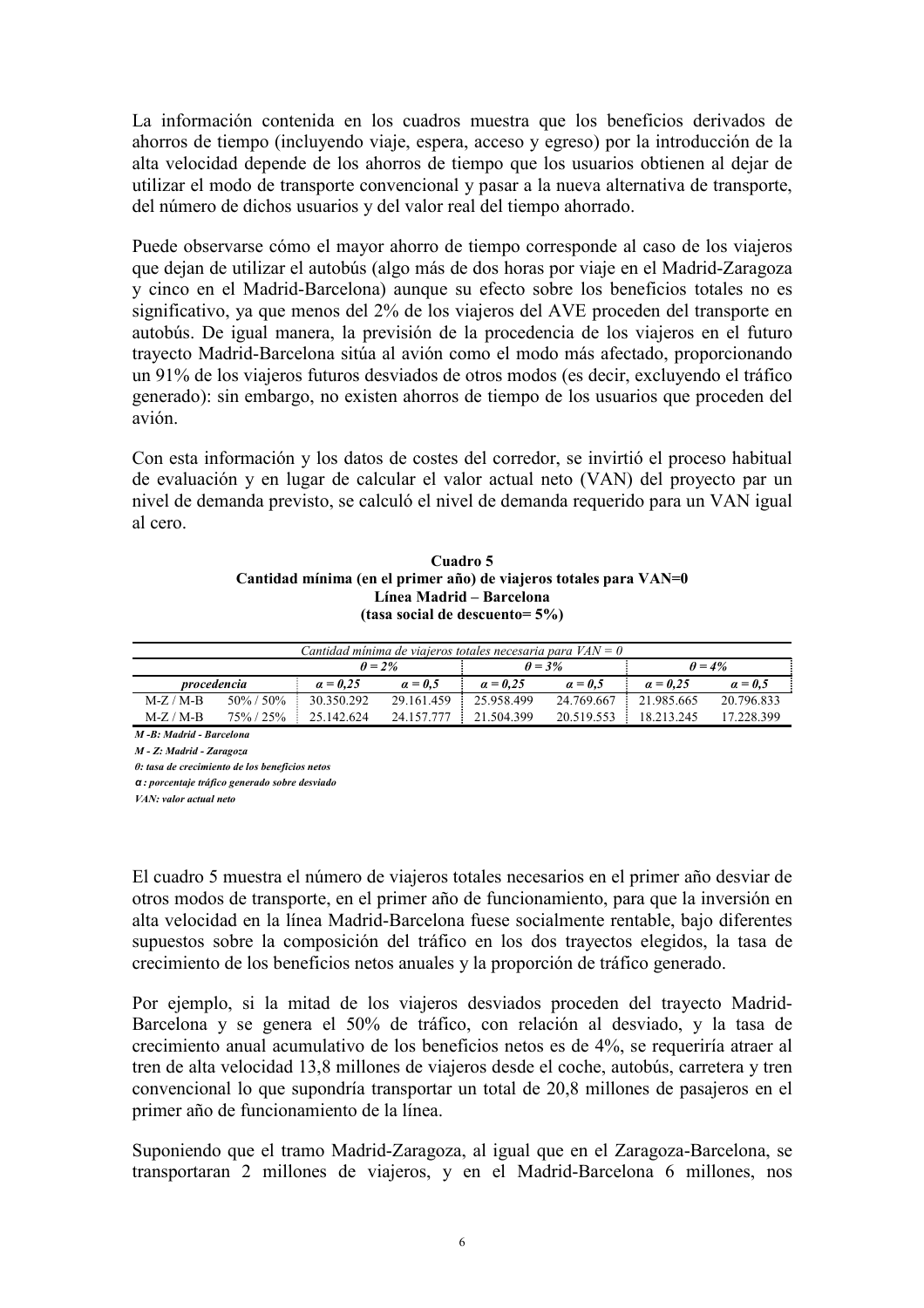situaríamos en una cifra de 10 millones de pasajeros en el primer año de explotación de la línea, lo que nos da una idea de la dificultad de alcanzar una utilización de la línea compatible con la rentabilidad social.

Otros beneficios no incluidos en el estudio del que proceden estas cifras podrían reducir el umbral de demanda necesario para que la inversión estuviese justificada, aunque dadas las características del corredor con un sistema de transporte aéreo eficiente y en el que cabría aumentar la competencia y una buena alternativa de trenes rápidos mejorados, es muy difícil encontrar beneficios adicionales, especialmente si no cabe esperar que el tráfico por carretera se reduzca de manera significativa.

# 4. El futuro

La inversión en alta velocidad no es una decisión de "ahora o nunca", la inversión es irreversible y existe incertidumbre asociada al flujo de beneficios esperados, especialmente porque no sabemos cual será la demanda que habrá que atender, su procedencia y las alternativas para atenderla. Con estas características esperar tiene valor. La opción de invertir la tiene el Gobierno para ejercitarla cuando le convenga. Ejecutarla ahora es perder el valor de la información que se revela en años sucesivos, y ese es un coste añadido que debería valorarse.

Como muchos trayectos proyectados no parecen tener la demanda suficiente para empezar a construir, lo más razonable es esperar. Esperar revela información sobre la tecnología (quizá velocidades más altas) o cambios que aconsejen construir de otra manera, o mejoras en las alternativas disponibles que desaconsejen la construcción. No se trata de cancelar los provectos, sino de retrasarlos hasta que se perfile con más claridad que es más rentable construir que esperar.

Hay una línea de actuación que podría ayudar en el proceso de introducir mayor racionalidad económica en las decisiones que afectan al ferrocarril y que además podría contribuir a su revitalización, una vez demostrado que el declive relativo de este modo de transporte ha ido unido a su carácter de monopolio público estrechamente regulado.

Se trata de acelerar el cambio de modelo. La liberalización del ferrocarril se hace con retraso y desgana. Las quejas de las empresas como Transfesa están más que justificadas y evidencian que mientras se apuesta por la alta velocidad, el transporte de mercancías, probablemente donde más rentabilidad social podría aportar el ferrocarril, sigue en segundo plano a pesar de que existen empresas privadas dispuestas a operar.

Es muy probable que no se vava lejos en la reforma ferroviaria, a pesar de que la evidencia internacional ha demostrado que los ferrocarriles funcionan bien cuando se les deja competir y la iniciativa privada sustituye al monopolio público<sup>6</sup>. El poder sindical, la estrecha relación de RENFE con la administración pública, y los prejuicios que existen sobre la entrada de empresas privadas en esta actividad impedirán probablemente que se alcance lo que sería una buena solución, compatible con la legislación comunitaria: un regulador independiente de las empresas y el gobierno, una empresa pública administradora de la infraestructura, dependiente de Fomento, pero con

<sup>&</sup>lt;sup>6</sup> Véase Goméz-Ibañez y de Rus (2006).